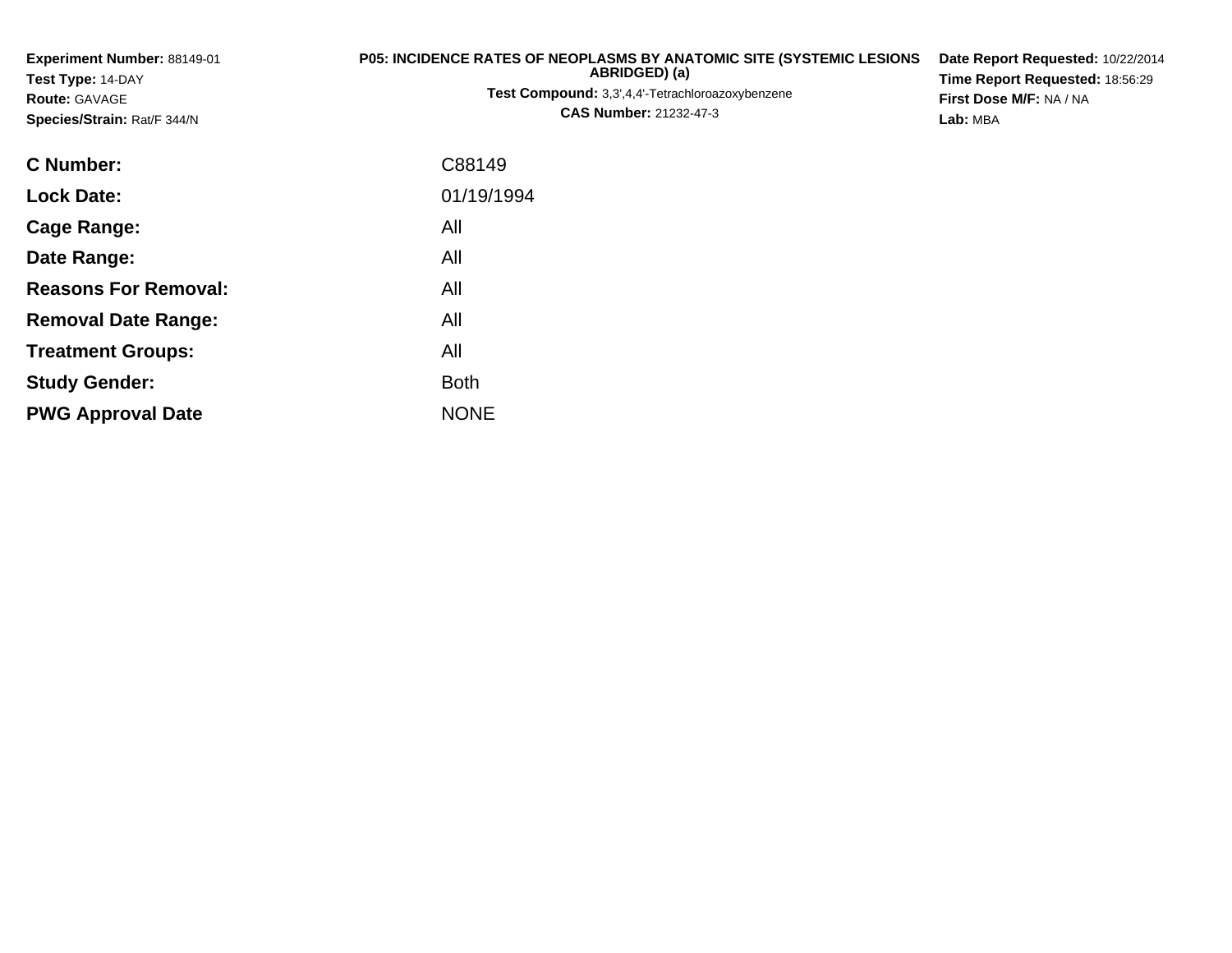| Experiment Number: 88149-01             |         | P05: INCIDENCE RATES OF NEOPLASMS BY ANATOMIC SITE (SYSTEMIC LESIONS<br>ABRIDGED) (a) | Date Report Requested: 10/22/2014 |                 |                                     |                     |
|-----------------------------------------|---------|---------------------------------------------------------------------------------------|-----------------------------------|-----------------|-------------------------------------|---------------------|
| Test Type: 14-DAY                       |         | Test Compound: 3,3',4,4'-Tetrachloroazoxybenzene                                      | Time Report Requested: 18:56:29   |                 |                                     |                     |
| Route: GAVAGE                           |         |                                                                                       | CAS Number: 21232-47-3            |                 | First Dose M/F: NA / NA<br>Lab: MBA |                     |
| Species/Strain: Rat/F 344/N             |         |                                                                                       |                                   |                 |                                     |                     |
| F 344/N Rat MALE                        | 0 MG/KG | <b>MG/KG</b><br>12.5                                                                  | 32 MG/KG                          | 80 MG/KG        | <b>MG/KG</b><br>200                 | <b>MG/KG</b><br>500 |
| <b>Disposition Summary</b>              |         |                                                                                       |                                   |                 |                                     |                     |
| <b>Animals Initially In Study</b>       | 5       | 5                                                                                     | 5                                 | $5\phantom{.0}$ | 5                                   | 5                   |
| <b>Early Deaths</b>                     |         |                                                                                       |                                   |                 |                                     |                     |
| <b>Survivors</b>                        |         |                                                                                       |                                   |                 |                                     |                     |
| <b>Terminal Sacrifice</b>               | 5       | 5                                                                                     | 5                                 | 5               | 5                                   | 5                   |
| <b>Animals Examined Microscopically</b> | 5       | 5                                                                                     | 5                                 | 5               | 5                                   | 5                   |
| <b>ALIMENTARY SYSTEM</b>                |         |                                                                                       |                                   |                 |                                     |                     |
| Liver                                   | (5)     | (5)                                                                                   | (5)                               | (5)             | (5)                                 | (5)                 |
| Stomach, Forestomach                    | (5)     | (0)                                                                                   | (0)                               | (0)             | (0)                                 | (5)                 |
| Stomach, Glandular                      | (5)     | (0)                                                                                   | (0)                               | (0)             | (0)                                 | (5)                 |
| CARDIOVASCULAR SYSTEM<br>None           |         |                                                                                       |                                   |                 |                                     |                     |
| <b>ENDOCRINE SYSTEM</b><br>None         |         |                                                                                       |                                   |                 |                                     |                     |
| <b>GENERAL BODY SYSTEM</b><br>None      |         |                                                                                       |                                   |                 |                                     |                     |
| <b>GENITAL SYSTEM</b><br>None           |         |                                                                                       |                                   |                 |                                     |                     |
| HEMATOPOIETIC SYSTEM                    |         |                                                                                       |                                   |                 |                                     |                     |
| Lymph Node, Mesenteric                  | (5)     | (0)                                                                                   | (0)                               | (0)             | (0)                                 | (5)                 |
| Spleen                                  | (5)     | (5)                                                                                   | (5)                               | (5)             | (5)                                 | (5)                 |
| Thymus                                  | (5)     | (5)                                                                                   | (5)                               | (5)             | (5)                                 | (5)                 |
|                                         |         |                                                                                       |                                   |                 |                                     |                     |

INTEGUMENTARY SYSTEM

None

a - Number of animals examined microscopically at site and number of animals with lesion

b - Primary tumors: all tumors except metastatic tumors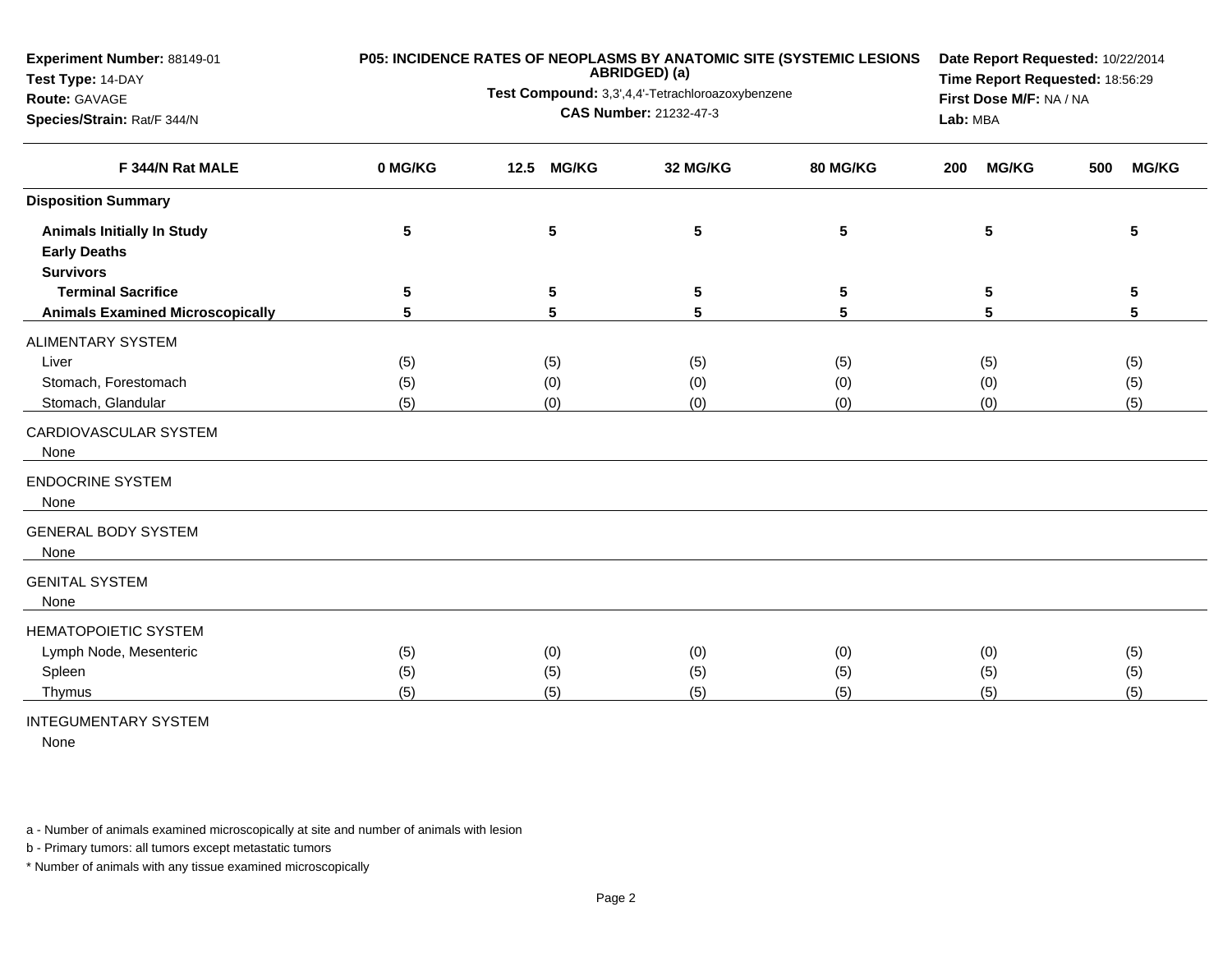| Experiment Number: 88149-01<br>Test Type: 14-DAY<br><b>Route: GAVAGE</b><br>Species/Strain: Rat/F 344/N | P05: INCIDENCE RATES OF NEOPLASMS BY ANATOMIC SITE (SYSTEMIC LESIONS | Date Report Requested: 10/22/2014<br>Time Report Requested: 18:56:29<br>First Dose M/F: NA / NA<br>Lab: MBA |              |          |          |     |              |     |              |
|---------------------------------------------------------------------------------------------------------|----------------------------------------------------------------------|-------------------------------------------------------------------------------------------------------------|--------------|----------|----------|-----|--------------|-----|--------------|
| F 344/N Rat MALE                                                                                        | 0 MG/KG                                                              | 12.5                                                                                                        | <b>MG/KG</b> | 32 MG/KG | 80 MG/KG | 200 | <b>MG/KG</b> | 500 | <b>MG/KG</b> |
| MUSCULOSKELETAL SYSTEM<br>None                                                                          |                                                                      |                                                                                                             |              |          |          |     |              |     |              |
| NERVOUS SYSTEM<br>None                                                                                  |                                                                      |                                                                                                             |              |          |          |     |              |     |              |
| <b>RESPIRATORY SYSTEM</b><br>None                                                                       |                                                                      |                                                                                                             |              |          |          |     |              |     |              |
| SPECIAL SENSES SYSTEM<br>None                                                                           |                                                                      |                                                                                                             |              |          |          |     |              |     |              |
| URINARY SYSTEM<br>Kidney                                                                                | (5)                                                                  |                                                                                                             | (5)          | (5)      | (5)      |     | (5)          |     | (5)          |

a - Number of animals examined microscopically at site and number of animals with lesion

b - Primary tumors: all tumors except metastatic tumors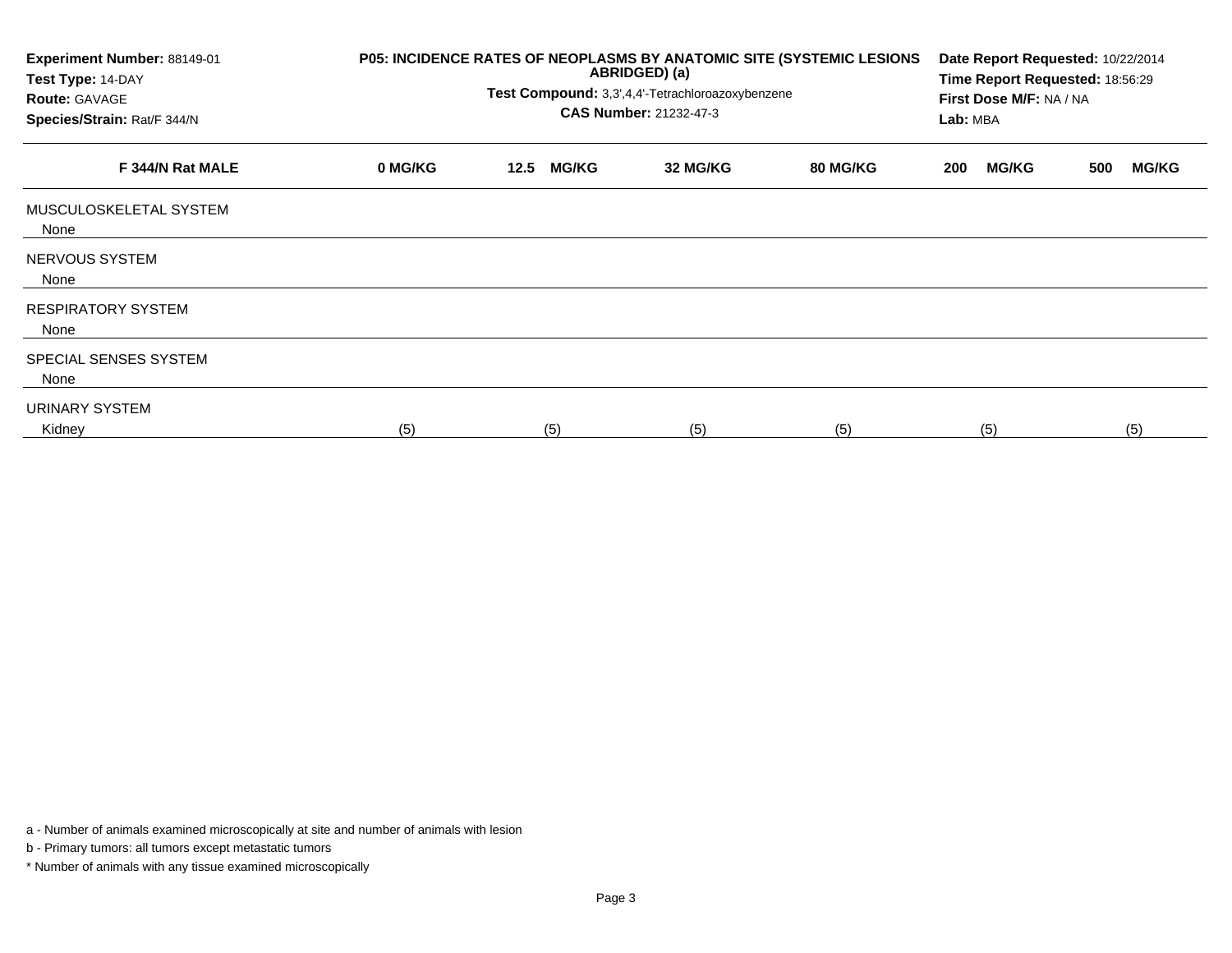| Experiment Number: 88149-01<br>Test Type: 14-DAY<br><b>Route: GAVAGE</b><br>Species/Strain: Rat/F 344/N | P05: INCIDENCE RATES OF NEOPLASMS BY ANATOMIC SITE (SYSTEMIC LESIONS<br>ABRIDGED) (a)<br>Test Compound: 3,3',4,4'-Tetrachloroazoxybenzene<br>CAS Number: 21232-47-3 |      |              |          |          |     | Date Report Requested: 10/22/2014<br>Time Report Requested: 18:56:29<br>First Dose M/F: NA / NA<br>Lab: MBA |     |              |  |  |  |
|---------------------------------------------------------------------------------------------------------|---------------------------------------------------------------------------------------------------------------------------------------------------------------------|------|--------------|----------|----------|-----|-------------------------------------------------------------------------------------------------------------|-----|--------------|--|--|--|
| F 344/N Rat MALE                                                                                        | 0 MG/KG                                                                                                                                                             | 12.5 | <b>MG/KG</b> | 32 MG/KG | 80 MG/KG | 200 | <b>MG/KG</b>                                                                                                | 500 | <b>MG/KG</b> |  |  |  |
| <b>Tumor Summary for MALE</b>                                                                           |                                                                                                                                                                     |      |              |          |          |     |                                                                                                             |     |              |  |  |  |
| Total Animals with Primary Neoplasms (b)<br><b>Total Primary Neoplasms</b>                              |                                                                                                                                                                     |      |              |          |          |     |                                                                                                             |     |              |  |  |  |
| <b>Total Animals with Benign Neoplasms</b><br><b>Total Benign Neoplasms</b>                             |                                                                                                                                                                     |      |              |          |          |     |                                                                                                             |     |              |  |  |  |
| <b>Total Animals with Malignant Neoplasms</b><br><b>Total Malignant Neoplasms</b>                       |                                                                                                                                                                     |      |              |          |          |     |                                                                                                             |     |              |  |  |  |
| <b>Total Animals with Metastatic Neoplasms</b><br><b>Total Metastatic Neoplasms</b>                     |                                                                                                                                                                     |      |              |          |          |     |                                                                                                             |     |              |  |  |  |
| <b>Total Animals with Malignant Neoplasms</b><br><b>Uncertain Primary Site</b>                          |                                                                                                                                                                     |      |              |          |          |     |                                                                                                             |     |              |  |  |  |
| Total Animals with Neoplasms Uncertain -<br><b>Benign or Malignant</b>                                  |                                                                                                                                                                     |      |              |          |          |     |                                                                                                             |     |              |  |  |  |
| <b>Total Uncertain Neoplasms</b>                                                                        |                                                                                                                                                                     |      |              |          |          |     |                                                                                                             |     |              |  |  |  |

\*\*\*END OF MALE DATA\*\*\*

a - Number of animals examined microscopically at site and number of animals with lesion

b - Primary tumors: all tumors except metastatic tumors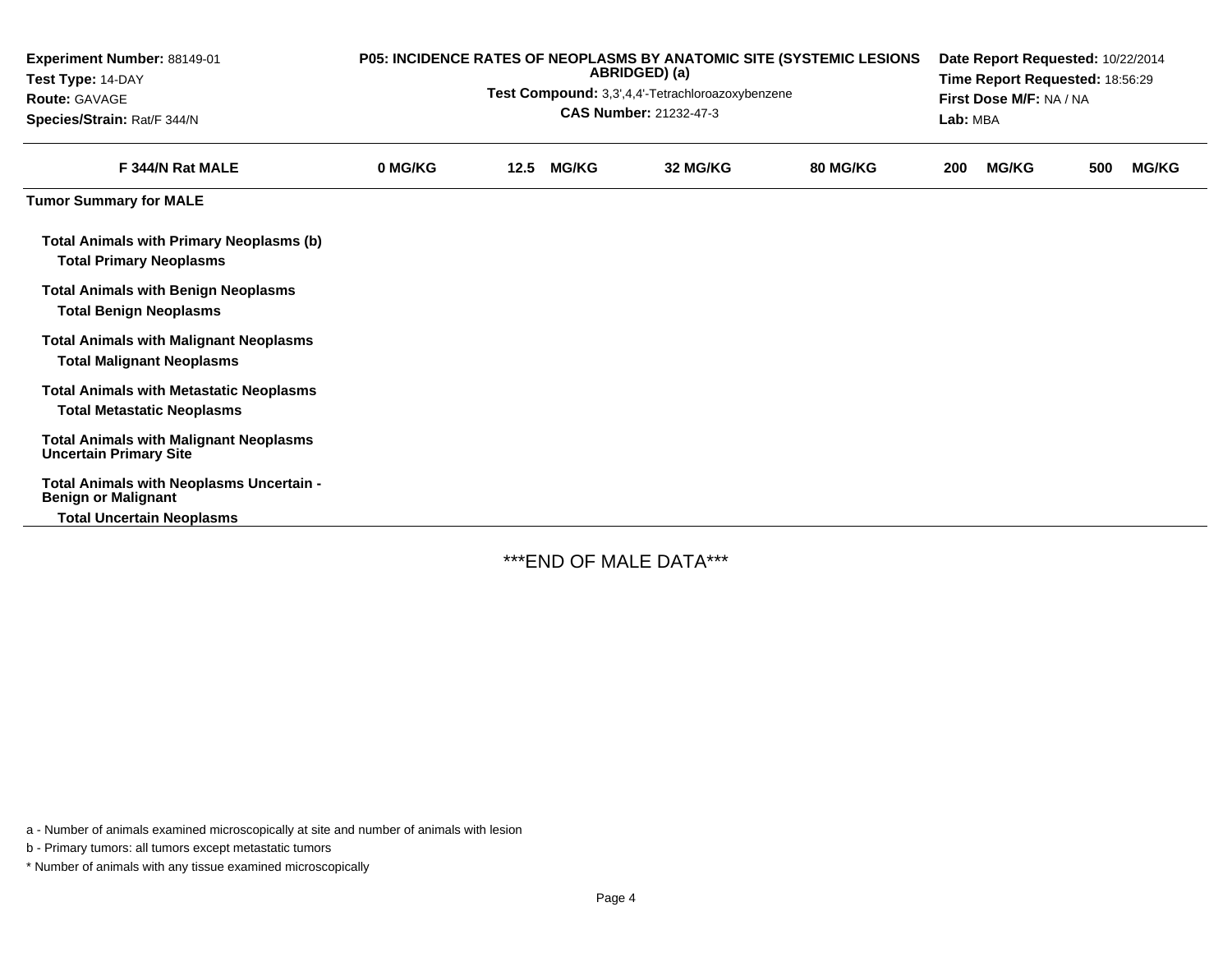| Experiment Number: 88149-01             |         | P05: INCIDENCE RATES OF NEOPLASMS BY ANATOMIC SITE (SYSTEMIC LESIONS<br>ABRIDGED) (a) | Date Report Requested: 10/22/2014<br>Time Report Requested: 18:56:29 |                 |                     |                     |
|-----------------------------------------|---------|---------------------------------------------------------------------------------------|----------------------------------------------------------------------|-----------------|---------------------|---------------------|
| Test Type: 14-DAY<br>Route: GAVAGE      |         | Test Compound: 3,3',4,4'-Tetrachloroazoxybenzene                                      | First Dose M/F: NA / NA                                              |                 |                     |                     |
| Species/Strain: Rat/F 344/N             |         |                                                                                       | CAS Number: 21232-47-3                                               |                 | Lab: MBA            |                     |
|                                         |         |                                                                                       |                                                                      |                 |                     |                     |
| F 344/N Rat FEMALE                      | 0 MG/KG | <b>MG/KG</b><br>12.5                                                                  | 32 MG/KG                                                             | <b>80 MG/KG</b> | <b>MG/KG</b><br>200 | <b>MG/KG</b><br>500 |
| <b>Disposition Summary</b>              |         |                                                                                       |                                                                      |                 |                     |                     |
| <b>Animals Initially In Study</b>       | 5       | 5                                                                                     | 5                                                                    | 5               | 5                   | 5                   |
| <b>Early Deaths</b>                     |         |                                                                                       |                                                                      |                 |                     |                     |
| <b>Survivors</b>                        |         |                                                                                       |                                                                      |                 |                     |                     |
| <b>Terminal Sacrifice</b>               | 5       | 5                                                                                     | 5                                                                    | 5               | 5                   | 5                   |
| <b>Animals Examined Microscopically</b> | 5       | 5                                                                                     | 5                                                                    | 5               | 5                   | $5\phantom{.0}$     |
| <b>ALIMENTARY SYSTEM</b>                |         |                                                                                       |                                                                      |                 |                     |                     |
| Liver                                   | (5)     | (5)                                                                                   | (5)                                                                  | (5)             | (5)                 | (5)                 |
| Stomach, Forestomach                    | (5)     | (0)                                                                                   | (0)                                                                  | (0)             | (0)                 | (5)                 |
| Stomach, Glandular                      | (5)     | (0)                                                                                   | (0)                                                                  | (0)             | (0)                 | (5)                 |
| CARDIOVASCULAR SYSTEM<br>None           |         |                                                                                       |                                                                      |                 |                     |                     |
| <b>ENDOCRINE SYSTEM</b><br>None         |         |                                                                                       |                                                                      |                 |                     |                     |
| <b>GENERAL BODY SYSTEM</b><br>None      |         |                                                                                       |                                                                      |                 |                     |                     |
| <b>GENITAL SYSTEM</b><br>None           |         |                                                                                       |                                                                      |                 |                     |                     |
| <b>HEMATOPOIETIC SYSTEM</b>             |         |                                                                                       |                                                                      |                 |                     |                     |
| Lymph Node, Mesenteric                  | (5)     | (0)                                                                                   | (0)                                                                  | (0)             | (0)                 | (5)                 |
| Spleen                                  | (5)     | (5)                                                                                   | (5)                                                                  | (5)             | (5)                 | (5)                 |
| Thymus                                  | (5)     | (5)                                                                                   | (5)                                                                  | (5)             | (5)                 | (5)                 |
|                                         |         |                                                                                       |                                                                      |                 |                     |                     |

INTEGUMENTARY SYSTEM

None

a - Number of animals examined microscopically at site and number of animals with lesion

b - Primary tumors: all tumors except metastatic tumors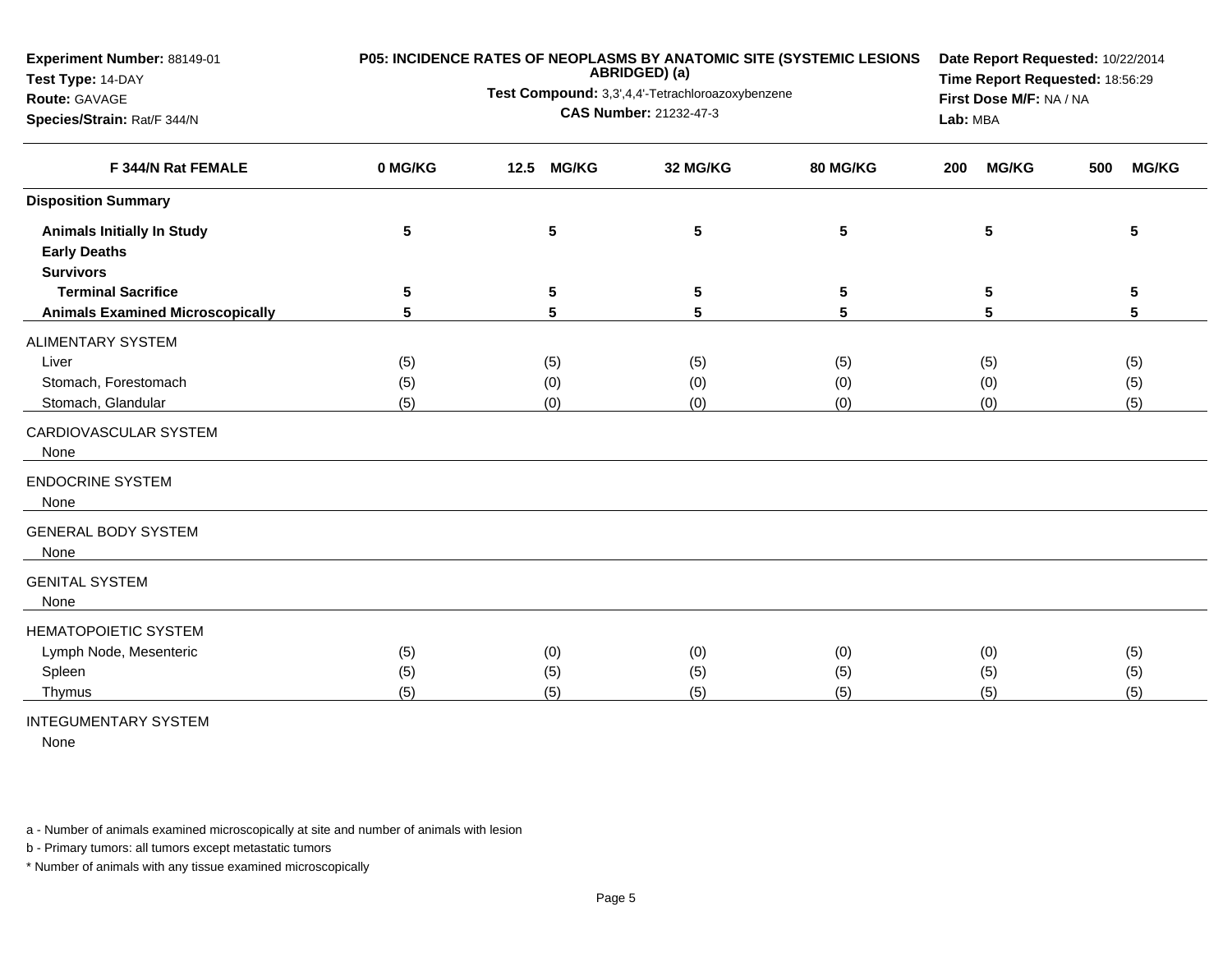| Experiment Number: 88149-01<br>Test Type: 14-DAY<br><b>Route: GAVAGE</b><br>Species/Strain: Rat/F 344/N | P05: INCIDENCE RATES OF NEOPLASMS BY ANATOMIC SITE (SYSTEMIC LESIONS | Date Report Requested: 10/22/2014<br>Time Report Requested: 18:56:29<br>First Dose M/F: NA / NA<br>Lab: MBA |              |          |          |     |              |     |              |
|---------------------------------------------------------------------------------------------------------|----------------------------------------------------------------------|-------------------------------------------------------------------------------------------------------------|--------------|----------|----------|-----|--------------|-----|--------------|
| F 344/N Rat FEMALE                                                                                      | 0 MG/KG                                                              | 12.5                                                                                                        | <b>MG/KG</b> | 32 MG/KG | 80 MG/KG | 200 | <b>MG/KG</b> | 500 | <b>MG/KG</b> |
| MUSCULOSKELETAL SYSTEM<br>None                                                                          |                                                                      |                                                                                                             |              |          |          |     |              |     |              |
| NERVOUS SYSTEM<br>None                                                                                  |                                                                      |                                                                                                             |              |          |          |     |              |     |              |
| <b>RESPIRATORY SYSTEM</b><br>None                                                                       |                                                                      |                                                                                                             |              |          |          |     |              |     |              |
| SPECIAL SENSES SYSTEM<br>None                                                                           |                                                                      |                                                                                                             |              |          |          |     |              |     |              |
| URINARY SYSTEM<br>Kidney                                                                                | (5)                                                                  |                                                                                                             | (5)          | (5)      | (5)      |     | (5)          |     | (5)          |

a - Number of animals examined microscopically at site and number of animals with lesion

b - Primary tumors: all tumors except metastatic tumors